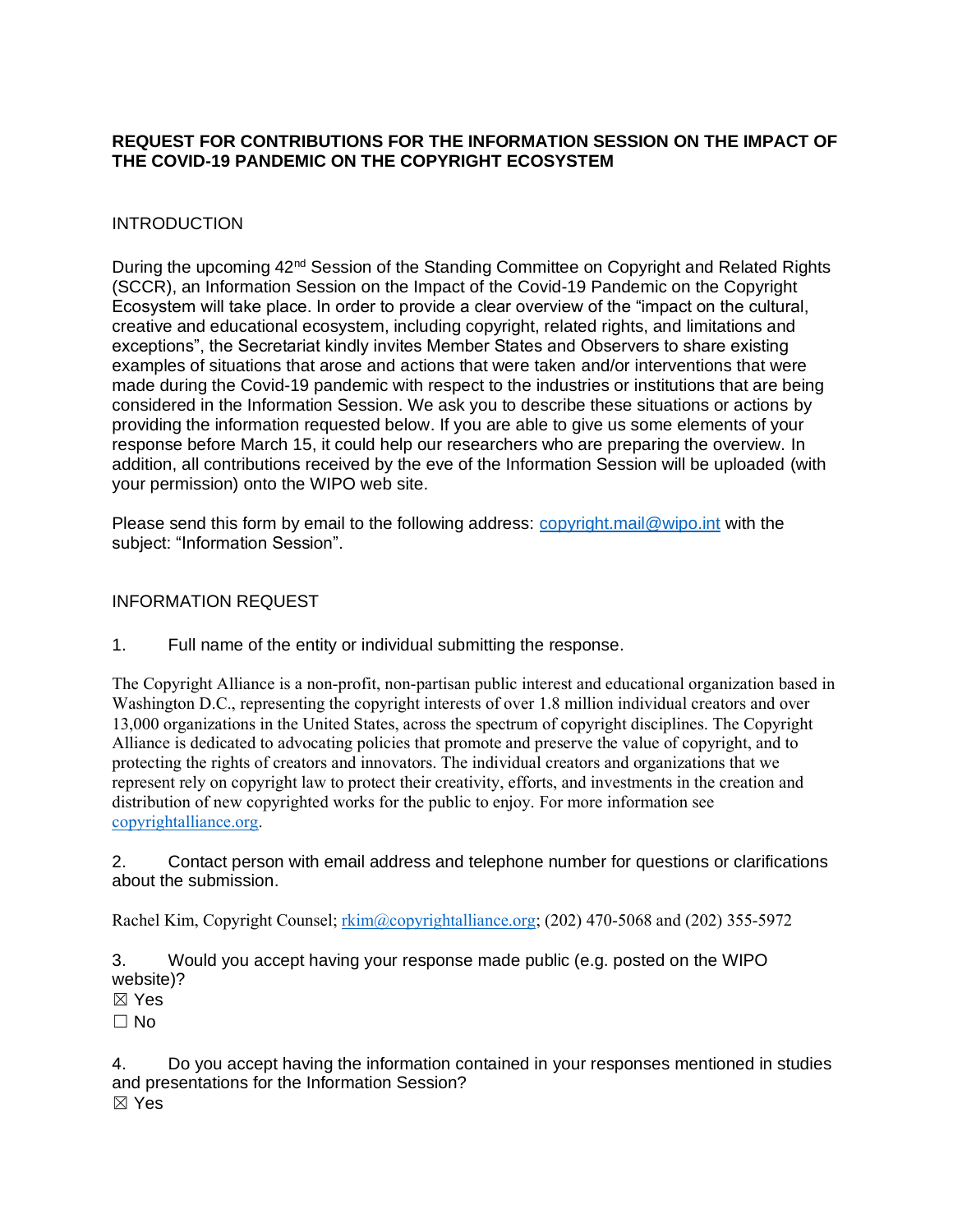# Request for Information for the Information Session on the Impact of the Covid-19 Pandemic on the Copyright Ecosystem Standing Committee on Copyright and Related Rights

Page 2

 $\Box$  No

5. **Brief** description of example, measures or interventions that took place (up to 200 words).

*(Explanation: Please briefly explain the situation and why it is of interest for the Information Session. Examples could include policies put in place or other measures aimed at increasing the resilience of an industry or institution, or to assist the people they serve.)*

We thank the World Intellectual Property Organization and the SCCR for the opportunity to submit our observations to the Information Session of the impact of COVID-19 on creators across the copyright disciplines. COVID-19 has seriously impacted the U.S. economy, particularly for American creators and copyright owners. Not only had the U.S. GDP annual rate turned negative for the first time in six years due to the economic impact of the pandemic, $\frac{1}{2}$  but jobless claims for the three months prior to the survey had also risen to more than 36 million.<sup>2</sup>

Under these unsettling circumstances, the Copyright Alliance designed and disseminated a Creator COVID-19 Survey to better understand the professional and economic conditions of our creator members and creators at large across the country. Using a tool called Survey Monkey, we received 649 responses across a span of 25 days. It was conducted from May 19 to June 12, 2020, and consisted of 24 questions, including open-ended questions, regarding how COVID-19 has impacted creator careers and livelihoods. A full summary of the survey results is also available for viewing [here.](https://copyrightalliance.org/wp-content/uploads/2021/02/COVID-19-Creator-Survey-Summary.pdf)

A number of Copyright Alliance member organizations also provided a plethora of information, resources, and financial support for creative professionals, students, educators, and the general public, particularly when everyday life halted at the start of the pandemic. These initiatives included free access to movies and TV shows, theater performances, video games, software tools, audiobooks, textbooks, journals and other information resources, and distance learning tools, to name just a few. Various movie and television studios, music organizations, and labor organizations within the creative sectors also provided a COVID-19 Relief Fund for musicians, actors, and audiovisual production workers. Guilds and organizations representing professional creators hosted multiple webinars and professional development training courses online.

We continued to apprise the creative community of these initiatives, as seen in this blog post [here.](https://copyrightalliance.org/creators-rally-to-support-the-public-during-covid-19/) Additionally, we compiled and published resource pages to our website for [creative professionals](https://copyrightalliance.org/trending-topics/economic-and-career-initiatives-dedicated-to-assisting-creators-during-coronavirus/) and for the [general public,](https://copyrightalliance.org/trending-topics/resources-from-creator-copyright-community-to-ease-coronavirus-impact/) directing readers to all the free tools, copyrighted works, financial aid programs, and other helpful materials provided by the entire creative community. We also published blog posts (such as this [post\)](https://copyrightalliance.org/the-emergence-of-copyright-looting/https:/copyrightalliance.org/the-emergence-of-copyright-looting/) educating creators and the general public on certain developments that threatened to undercut the rights and interests of creators and copyright owners during the pandemic, despite the creative community's endeavors to meet the public's needs during unprecedented times.

6.

<sup>&</sup>lt;sup>1</sup> "An In-Depth Look at COVID-19's Early Effects on Consumer Spending and GDP." House References, The United States Government, April 29, 2020; www.whitehouse.gov/articles/depth- look-covid-19s-early-effects-consumer-spending-gdp/.

<sup>&</sup>lt;sup>2</sup> "Rolling Shock' as Job Losses Mount Even with Re-openings." The New York Times, May 14, 2020; www.nytimes.com/2020/05/14/business/economy/coronavirus-unemployment- claims.html.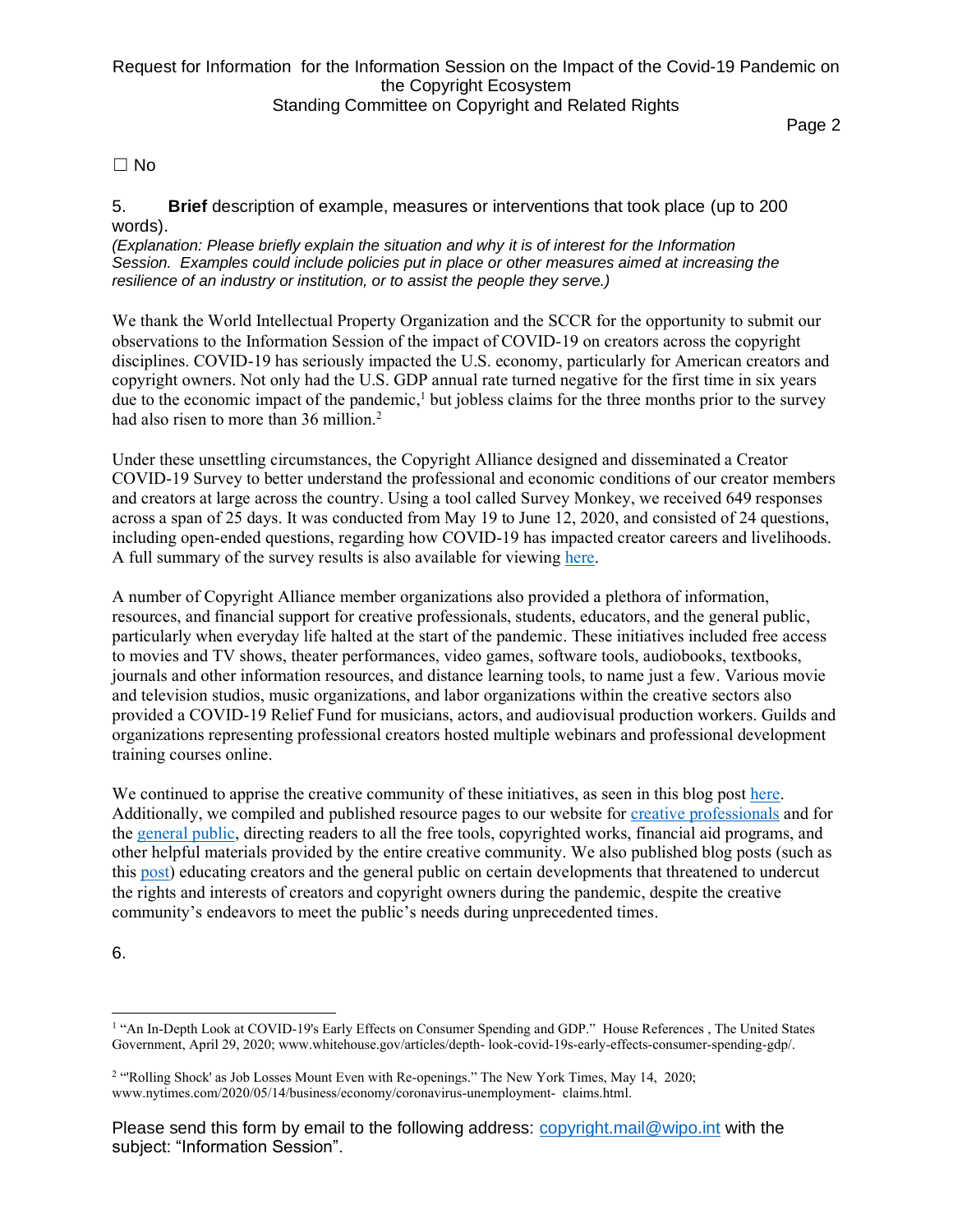Territory where it took place (continent, country, and city or region).

The Creator COVID-19 Survey garnered responses from participants across the United States.

7. Relevant sector or sectors.

Visual Arts, Music, Publishing

7.1 Additional observation or sector not listed above:

Since the Creator COVID-19 Survey solicited responses from creators from across the spectrum of copyright disciplines, the results cover all creative sectors. However, the majority of survey participants were photographers (33%), recording artists/performers (20%), authors (4.31%), illustrators/graphic designers (4.16%), music producers/audio engineers (4.16%), and songwriters/composers (4.01%).

8. Please provide the key lessons from this example.

Overall, our survey results showed that the COVID-19 pandemic severely impacted U.S. creators' incomes and their ability to work, engage in new projects, or license preexisting work. Creators and copyright owners' incomes were disproportionately affected because of the inability to secure jobs due to stay-at-home orders, social distancing requirements, and other COVID-19 related restrictions. Respondents also shared personal experiences of having a difficult time finding government assistance and other economic and professional help for their situations.

The survey results reveal four key trends regarding creators as a result of the pandemic, illustrating just how severely impacted this group has been from a career and financial perspective (both now and in the future).

1. **Creators were losing income.** At the time of the survey, 88% of the respondents' work income had declined, which is considerably higher than the national average of 43%.<sup>3</sup> The highest share of respondents, approximately one third, had lost all of their income. 21% had lost 90% of their income. Overall, 83% of creators had lost more than half of their income. Because creators often have multiple jobs, many lost incomes in various areas. The top three areas where creators lost income were **physical/digital work or copies of their work** (44%), **photoshoots** (39%), and **live performances** (35%).

While major sources of income for creators before the pandemic involved selling their own work or art, many revealed that they lost their income due to restriction policies during COVID-19. Those impacted include creators with jobs involving in- person contact.

2. **The majority of creators faced challenges and difficulties with securing jobs.** 483 responses for open-ended questions suggested that one of the challenges is to secure jobs. Most of them expressed their difficulties and frustration by stating that their ability to earn an income or to secure work is being heavily impacted. Due to social distancing requirements during the pandemic, creators do not have access to studios, exhibitions, galleries, concerts, and theaters where they usually create and sell their works. Limited access to working places has resulted in losing jobs and income. Approximately half (46%) of creators have applied, or attempted to apply, for regular unemployment. Among survey comments received was the following from an

<sup>&</sup>lt;sup>3</sup> "Poll: 43 percent of Americans have lost jobs or wages due to coronavirus outbreak." The Hill, April 21, 2020; https://thehill.com/homenews/state-watch/493913-poll-43-percent-of- americans-have-lost-jobs-or-wages-due-to-coronavirus.